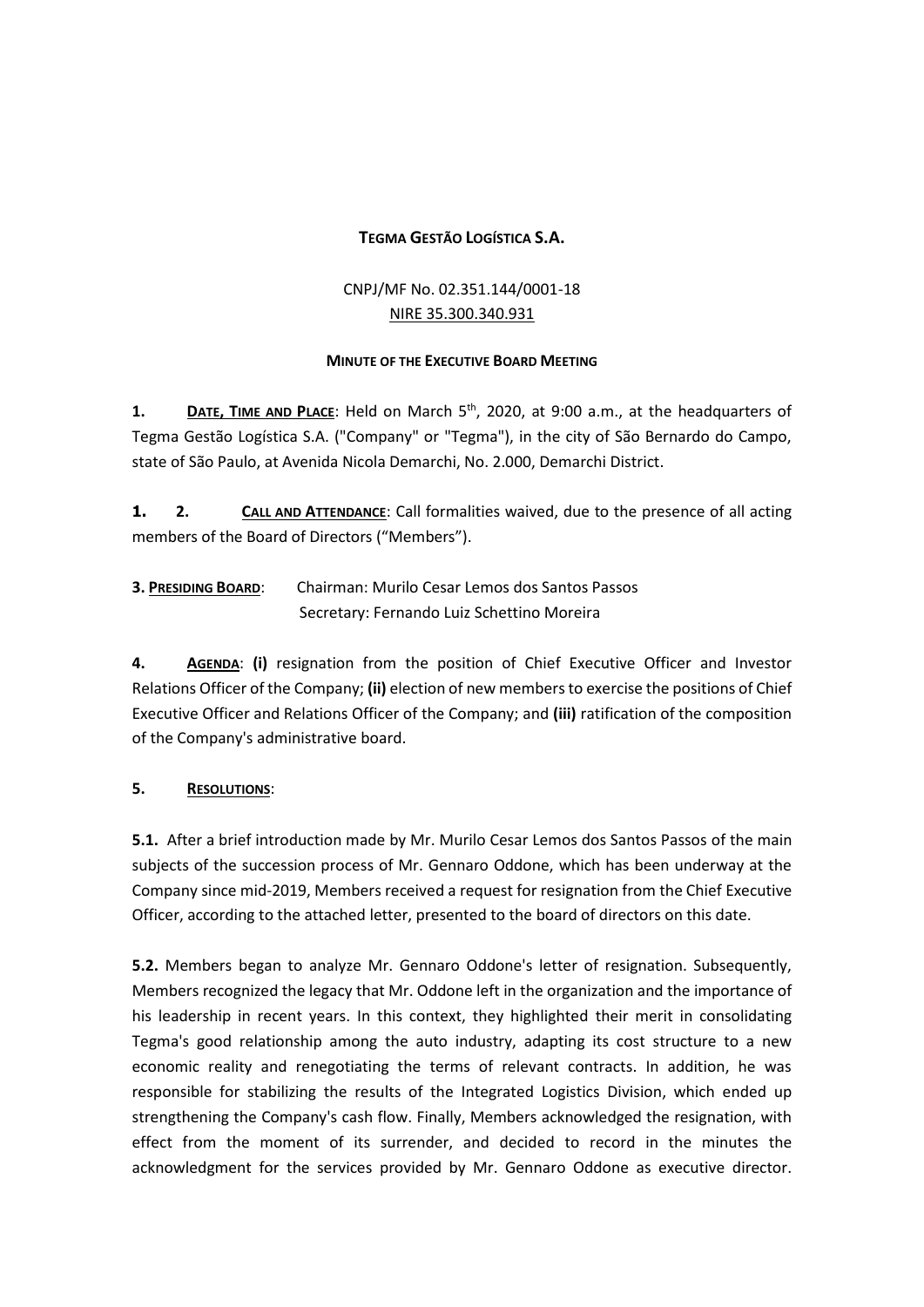Without prejudice, Members resolved that the Company may hire Mr. Gennaro Oddone to support and monitor the succession process, in order to avoid any continuity solution, as well as to support the Board itself in strategic decisions.

**5.3.** In light of the resignation of the Chief Executive Officer, Members have started to deal with Mr. Gennaro Oddone's succession process again. In this regard, they recognized that: **(i)** Mr. Marcos Medeiros has been prepared since June 24, 2019 to occupy the position of Chief Executive Officer; and **(ii)** Mr. Ramón Pérez Arias Filho, as Administrative and Financial Director, has adequate qualification to cumulatively occupy the position of Investor Relations Officer, especially considering that he worked together with Mr. Gennaro Oddone in several projects of the Company.

**5.4.** Accordingly, pursuant to Article 23 of the Company's Bylaws, the Members resolved, by unanimous vote and without any reservations, to elect:

> **(i)** Mr. **Marcos Antonio Leite de Medeiros**, Brazilian, married, engineer, holder of the R.G. at the. 18.387.410-9, registered at CPF / ME under nº 135.006.988-40 resident and living in the City of São Paulo, State of São Paulo, with a professional address in the City of São Bernardo do Campo, State of São Paulo, at Av Nicola Demarchi, nº 2.000, Bairro Demarchi, CEP 09820-655, for the position of Chief Executive Officer of the Company;

> **(ii)** Mr. **Ramón Pérez Arias Filho**, Brazilian, married, business administrator, holder of the R.G. nº 9.617.066-9 SSP / SP, registered with CPF / ME under nº 073.908.328- 78, resident and living in the City of São Paulo, State of São Paulo, with a professional address in the City of São Bernardo do Campo, State of São Paulo, at Av. Nicola Demarchi, nº 2.000, Bairro Demarchi, CEP 09820-655, to cumulate, together with the position of Chief Financial Officer already occupied, the position of Investor Relations Office.

**5.5.** Then, Mr. Murilo Cesar Lemos dos Santos Passos invited the elected directors to participate in the meeting. Messrs. Marcos Medeiros and Ramón Pérez Arias Filho entered the room, signed the respective terms of office and declared that they are not involved in any of the crimes provided for by law that prevent them from exercising commercial activity and that they meet the requirements for investiture in the positions contained in article 147 of Law No. 6,404, of December 15, 1976, as well as in Instruction No. 367/2002 of the Brazilian Securities Commission.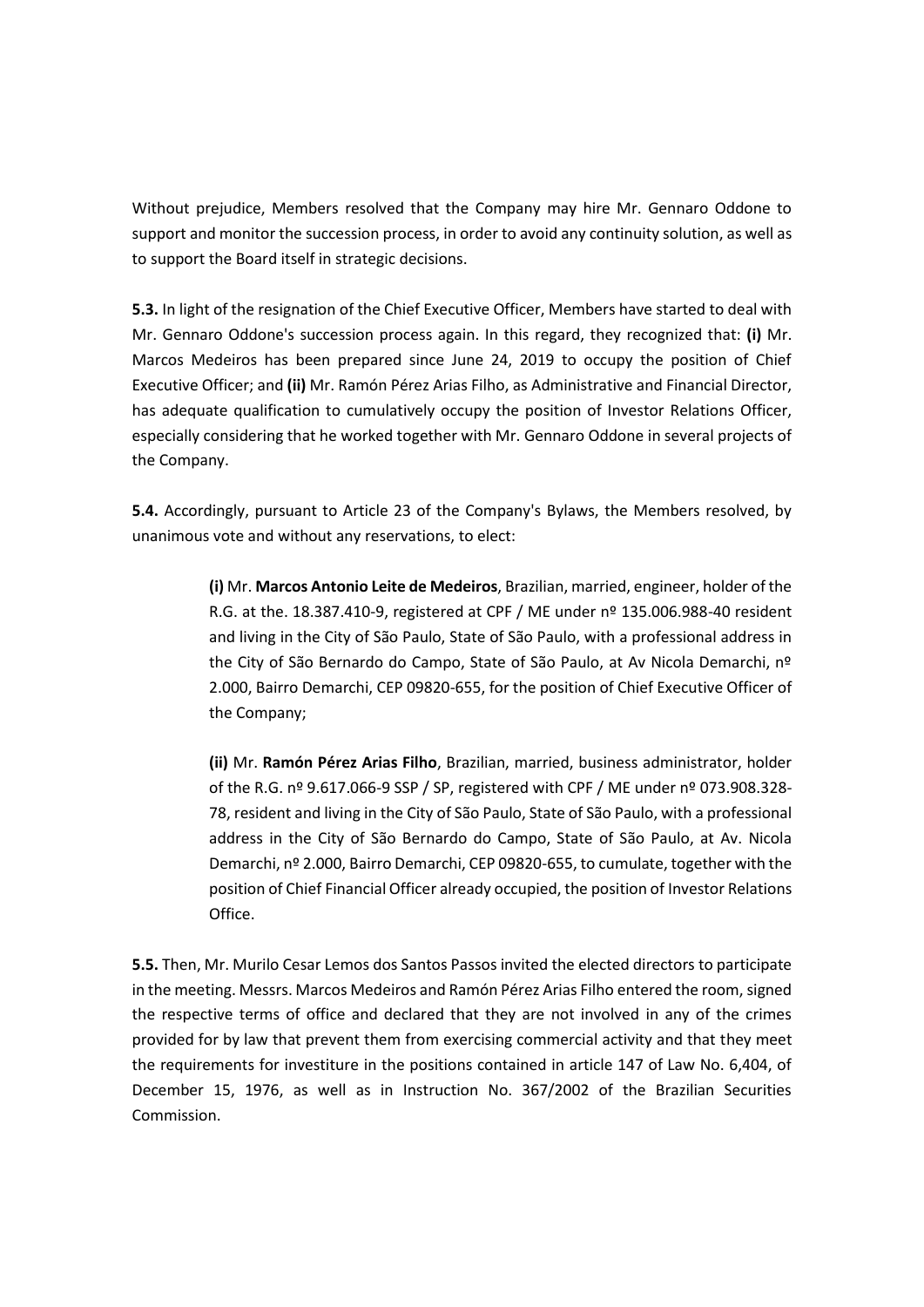**5.6.** After all, the Members ratified the composition of the Company's Executive Board, as follows: **(i)** Mr. Marcos Medeiros, qualified above, as Chief Executive Officer; **(ii)** Mr. Ramón Pérez Arias Filho, qualified above, as Chief Financial Officer and Investor Relations Officer; and **(iii)** Tarcísio Francisco Felisardo, Brazilian, married, business administrator, holder of the R.G. nº 17.584.698-4 SSP / SP, registered with CPF / ME under nº 050.227.558-82, as a director without a specific designation.

**6. Closure**: There being no further business to discuss, the meeting was adjourned and these minutes were drawn up, read, found to be in compliance, and signed by all.

São Bernardo do Campo, March 5, 2020.

 **Murilo Cesar Lemos dos Santos Passos** Presidente

Secretário

\_\_\_\_\_\_\_\_\_\_\_\_\_\_\_\_\_\_\_\_\_\_\_\_\_\_\_\_\_\_\_\_\_\_\_ **Evandro Luiz Coser**

\_\_\_\_\_\_\_\_\_\_\_\_\_\_\_\_\_\_\_\_\_\_\_\_\_\_\_\_\_\_\_\_\_\_\_ **Orlando Machado Júnior**

\_\_\_\_\_\_\_\_\_\_\_\_\_\_\_\_\_\_\_\_\_\_\_\_\_\_\_\_\_\_\_\_\_\_\_\_ **Fernando Luiz Schettino Moreira**

\_\_\_\_\_\_\_\_\_\_\_\_\_\_\_\_\_\_\_\_\_\_\_\_\_\_\_\_\_\_\_\_\_\_\_\_ **Murilo Cesar Lemos dos Santos Passos**

\_\_\_\_\_\_\_\_\_\_\_\_\_\_\_\_\_\_\_\_\_\_\_\_\_\_\_\_\_\_\_\_\_\_\_\_

\_\_\_\_\_\_\_\_\_\_\_\_\_\_\_\_\_\_\_\_\_\_\_\_\_\_\_\_\_\_\_\_\_\_\_\_ **Fernando Luiz Schettino Moreira**

\_\_\_\_\_\_\_\_\_\_\_\_\_\_\_\_\_\_\_\_\_\_\_\_\_\_\_\_\_\_\_\_\_\_\_\_

\_\_\_\_\_\_\_\_\_\_\_\_\_\_\_\_\_\_\_\_\_\_\_\_\_\_\_\_\_\_\_\_\_\_\_\_ **Mário Sérgio Moreira Franco**

**Décio Carbonari de Almeida**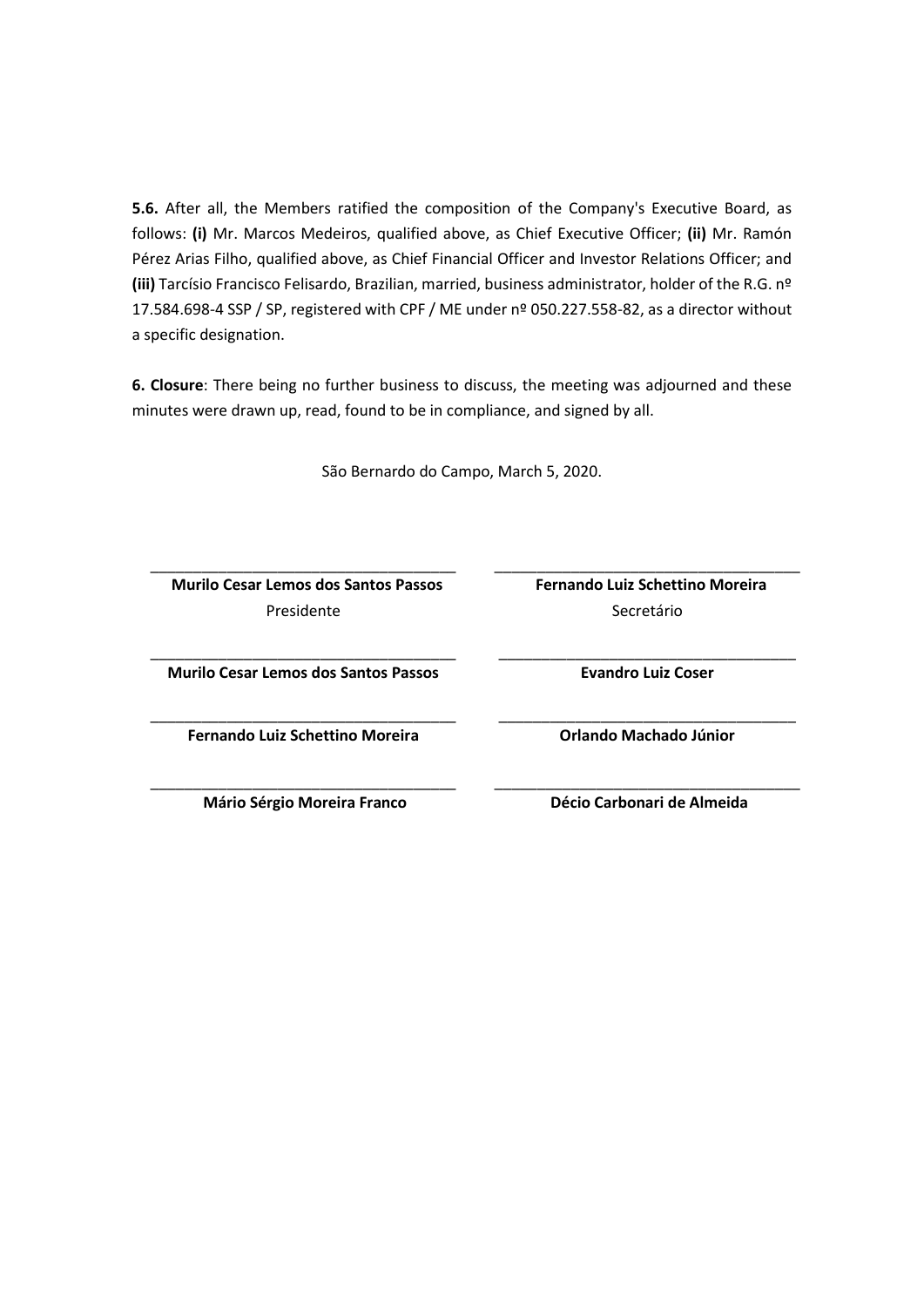To

#### **Board of Directors of Tegma Gestão Logística S.A.**

Att.: Mr. Murilo Cesar Lemos dos Santos Passos

# **Ref.: Resignation from the positions of Chief Executive Officer and Investor Relations Officer**

Dear Mrs.,

- **1.** Me, Gennaro Oddone, Brazilian, married, economist, holder of the R.G. nº 10.350.051-0 SSP / SP, registered with CPF / ME under nº 011.649.658-40, resident and living in the City of São Paulo, State of São Paulo, with professional address in the City of São Bernardo do Campo, State São Paulo, at Av. Nicola Demarchi, nº 2000, Bairro Demarchi, CEP 09820-655, I present to the members of the board of directors of Tegma Gestão Logística SA ("Tegma" or "Company") my resignation from the positions of the Company's Director President and IRO, with effect from this date on.
- **2.** As you all are aware, my decision to resign comes as a result and in the context of a defined model, in 2015 with the Company, when I was elected by the board of directors with the specific objective of strengthening activities Company's operational activities in the areas of Integrated Logistics and Vehicle Logistics. In this context, I have been having talking with the Company's Board of Directors since the beginning of 2019.